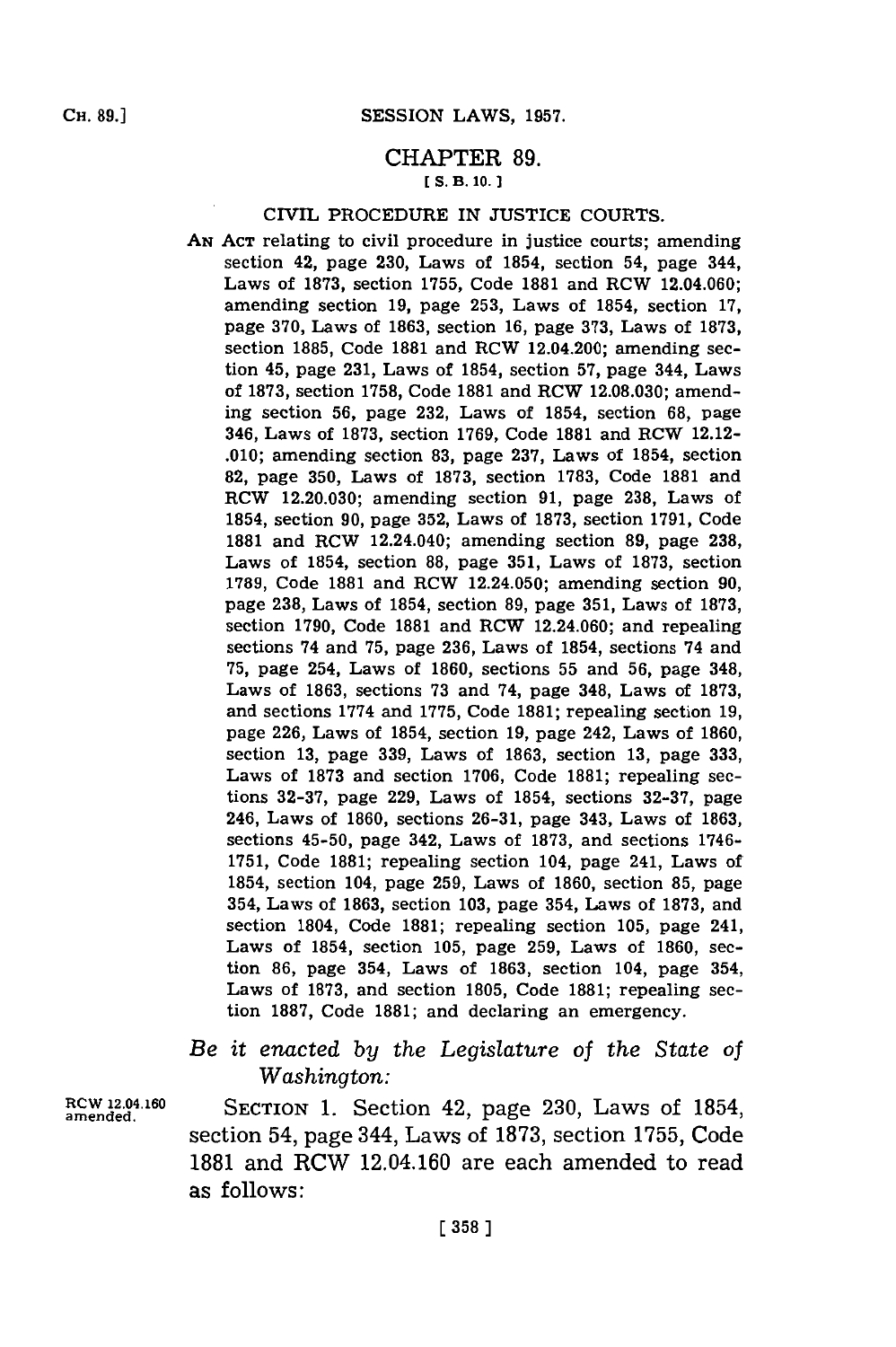The parties shall be entitled to one hour in which to make their appearance after the time mentioned in the summons or notice for appearance, but shall not be required to remain longer than that time, unless both parties appear; and the justice being present, is actually engaged in the trial of another action or proceeding; in such case he may postpone the time of appearance until the close of such trial.

**SEC.** 2. Section **19,** page **253,** Laws of 1854, sec- **Division and** tion 17, page 370, Laws of 1863, section 16, page 373, Laws of **1873,** section **1885,** Code **1881** (heretofore codified as RCW 12.04.200) are each divided and amended to read as set forth in sections **3** through **10** of this act.

**SEC. 3.** (RCW 12.04.200) The forms or equiv-**RCW 12.04.200 amended.** alent forms as set forth in sections 4 through **10** may **Forms or equivalents** be used **by** justices of the peace, in civil actions and **prescribed.** proceedings under this chapter.

**SEC.** 4. (RCW 12.04.201)

# FORM OF **SUBPOENA**

State of Washington,

County of **...............** Ti, **ss.**

In the name of the state of Washington, you are hereby required to appear before the undersigned, one of the justices of the peace in and for said county, on the **..........day** of **........... 19.... ..** at **.......** o'clock in the **............** noon, at his office in **................** to give evidence in a certain cause, then and there to be tried, between **A** B, plaintiff and **C D,** defendant, on the part of (the plaintiff, or defendant as the case may be).

Given under my hand this **.................................**, **19......**

**J.P.,** Justice of the Peace.

**[ 359]**

**[CH. 89.**

**Commence-ment of ac- tions. Time for appearance.**

**RCW 12.04.201.**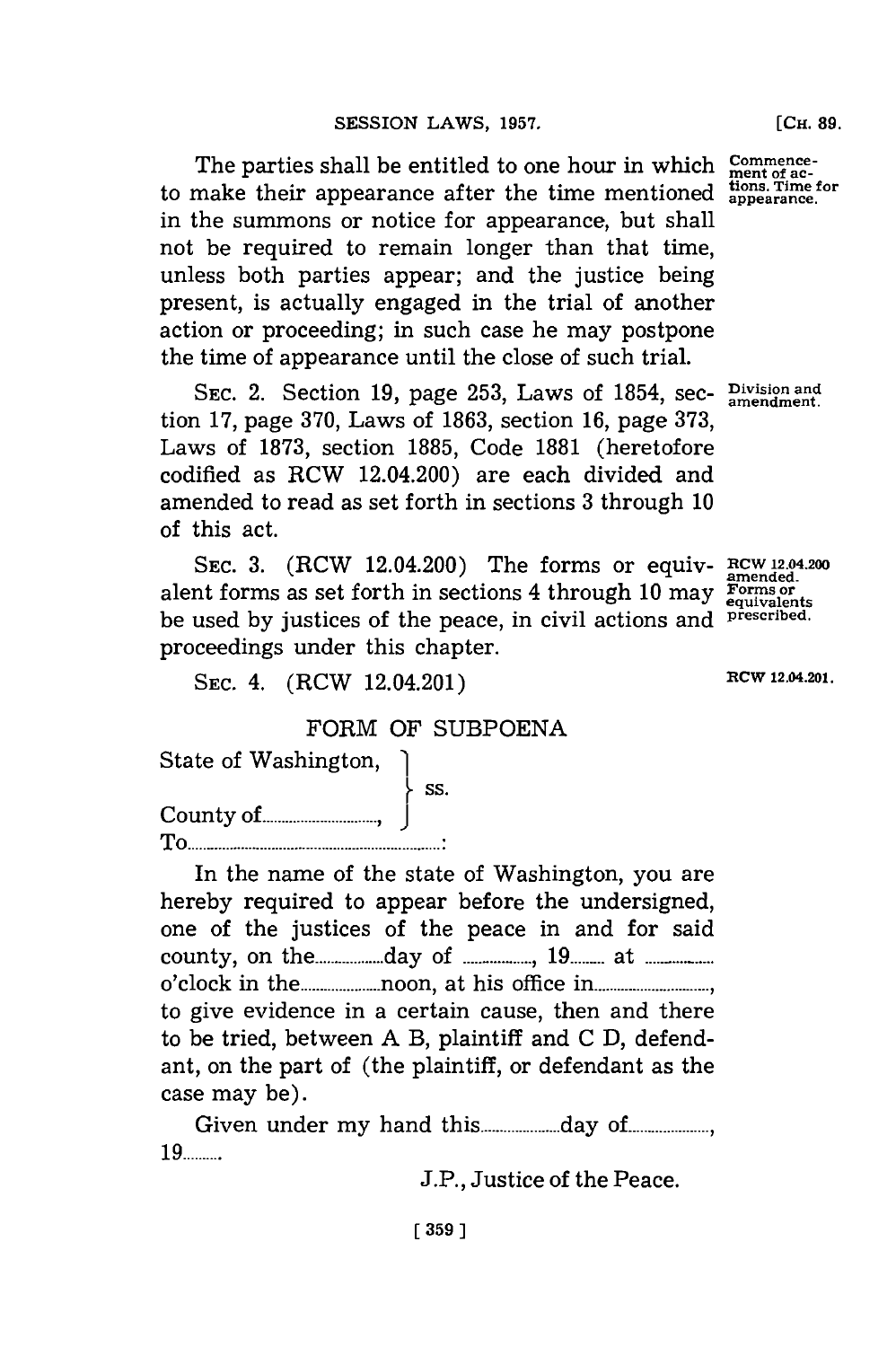**RCW 12.04.203. SEC. 5.** (RCW 12.04.203)

### FORM OF EXECUTION

**Sss.**

State of Washington,

County of **.................. , IJ**

To the sheriff or any constable of said county:

Whereas, judgment against **C D,** for the sum of **............** dollars, and **............** dollars cost of suit, was recovered on the **............** day **of............. 19.....before** the undersigned, one of the justices of the peace in and for said county, at the suit of **A** B. These are, therefore, in the name of the state of Washington, to command you to levy on the goods and chattels of the said **C D** (excepting such as the law exempts), and make sale thereof according to law, to the amount of said sum and costs upon this writ, and the same return to me within thirty days, to be rendered to the said A B, for his debt, interest and costs.

Given under my hand this and this we also of the same of  $\alpha$ **19......**

**J.P.,** Justice of the Peace.

# FORM OF EXECUTION AGAINST PRINCIPAL **AND** SURETY, AFTER EXPIRATION OF STAY OF EXECUTION

State of Washington, **I**

**Sss.**

County of **.................. , IJ**

To the sheriff or any constable of said county:

Whereas, judgment against **C D** for the sum of **............** dollars, and **for ............** dollars, costs of suit, was recovered on the **.........day** of **......... 19....** before the undersigned, one of the justices of the peace in and for said county, at the suit of **A** B; and whereas, on the **.........day** of **.............. 19 .... E** F became surety to pay said judgment and costs, in

**CH. 89.1**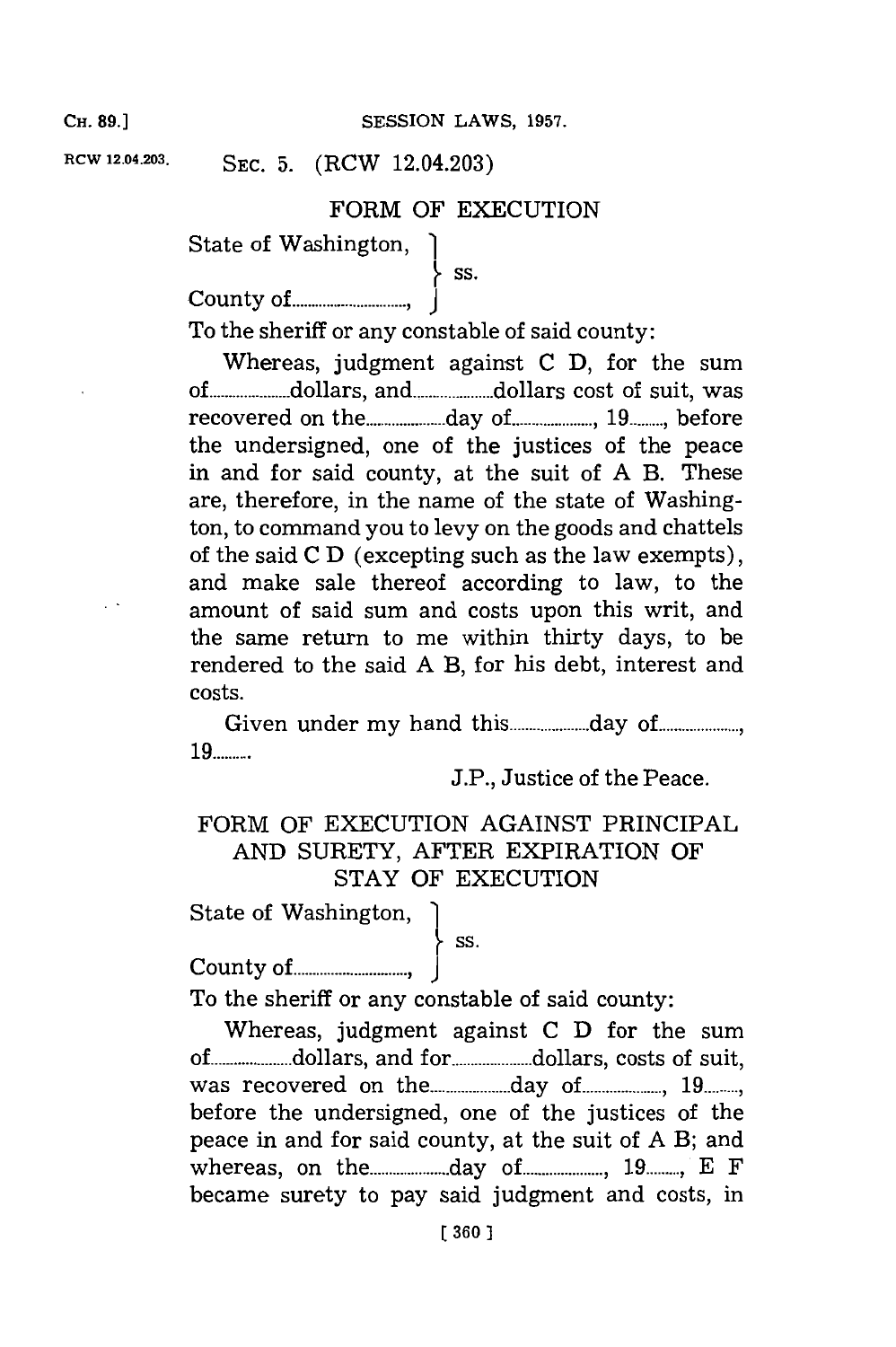month from the date of the judgment aforesaid, agreeably to law, in the payment of which the said **C D** and **E** F have failed; these are, therefore, in the name, etc., [as in the common form].

SEC. 6. (RCW 12.04.204) RCW 12.04.204.

FORM OF ORDER **IN** REPLEVIN State of Washington, **I Sss.**

County **of..................., IJ**

To the sheriff or any constable of said county:

In the name of the state of Washington, you are hereby commanded to take the personal property mentioned and described in the within affidavit, and deliver the same to the plaintiff, upon receiving a proper undertaking, unless before such delivery, the defendant enter into a sufficient undertaking **for** the delivery thereof to the plaintiff, if delivery be adjudged.

Given under my hand this <u>*and*</u> this **.................** day of *...................* **19......**

**J.P.,** Justice of the Peace.

SEC. 7. (RCW 12.04.205) RCW 12.04.205.

FORM OF **A** WRIT OF **ATTACHMENT**

State of Washington,

County of **................. t s**

To the sheriff or any constable of said county:

In the name of the state of Washington, you are commanded to attach, and safely keep, the goods and chattels, moneys, effects and credits of **C D,** (excepting such as the law exempts), or so much thereof as shall satisfy the sum **of...................** dollars, with interest and cost of suit, in whosesoever hands or possession the same may be found in your county, and to provide that the goods and chattels so attached may be subject to further proceeding there**ECK. 89.**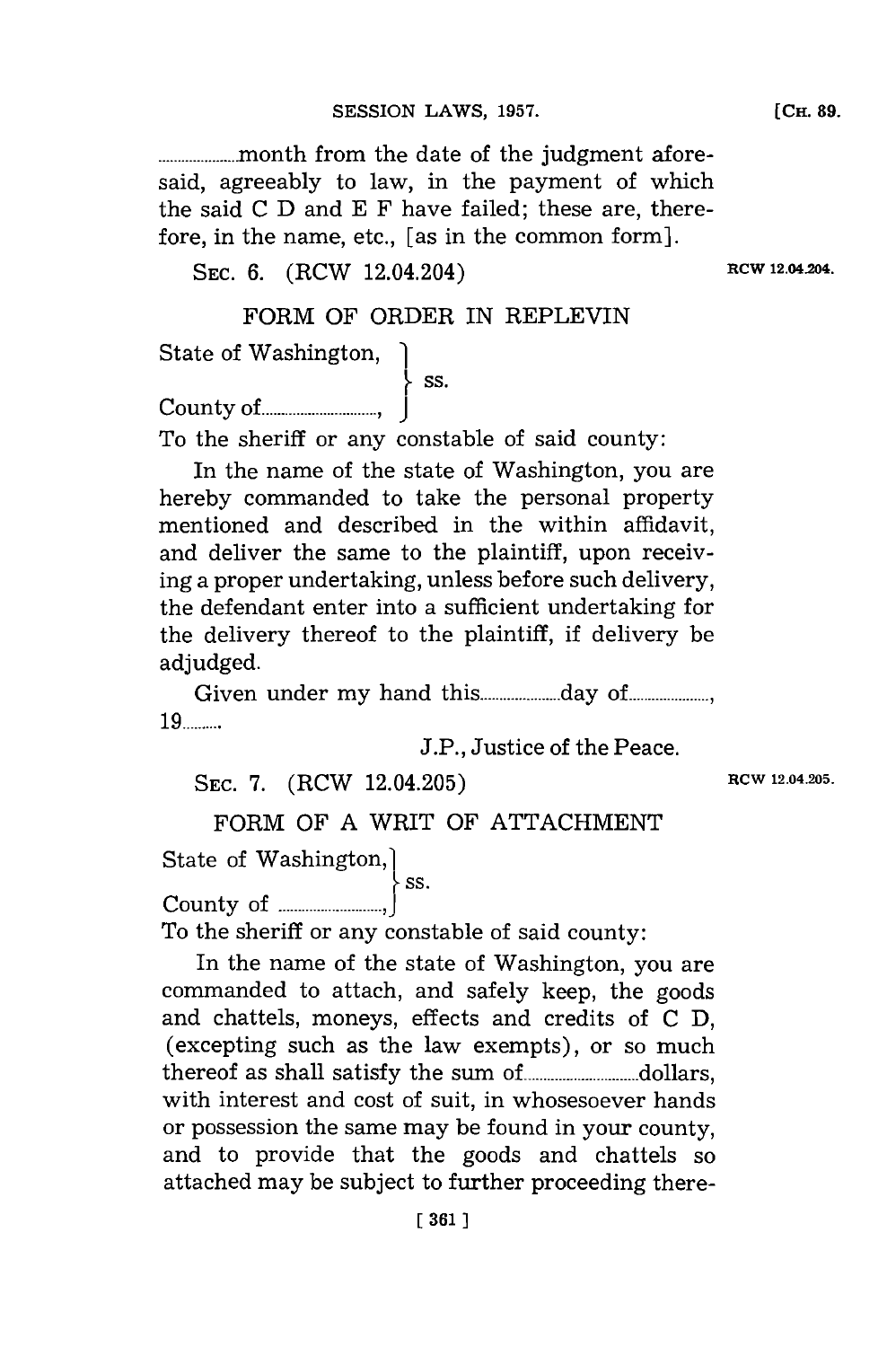on, as the law requires; and of this writ make legal service and due return.

Given under my hand **this.............** day **of............ 19 ..........**

**J.P.,** Justice of the Peace.

### **1CW 12.04.206. SEC. 8.** (ROW 12.04.206)

## FORM OF UNDERTAKING IN REPLEVIN

Whereas, **A** B, plaintiff, has commenced an action before **J** P, one of the justices of the peace in and **for.................** county, against **C D,** defendant, for the recovery of certain personal property, mentioned and described in the affidavit of the plaintiff, to wit: [here set forth the property claimed]. Now, therefore, we, **A** B, plaintiff, **E** F and **G** H, acknowledge ourselves bound unto **C D** in the sum **of...........** dollars for the prosecution of the action for the return of the property to the defendant, if return thereof be adjudged, and for the payment to him of such sum as may for any cause be recovered against the plaintiff.

Dated the **............day** of **................................ 19......** AB, **EF, GH.**

**RCW 12.04.207. SEC. 9.** (RCW 12.04.207)

#### FORM OF UNDERTAKING IN **ATTACHMENT**

Whereas, an application has been made **by A** B, plaintiff, to **J** P, one of the justices of the peace in and for **.......................** county, for a writ of attachment against the personal property of **C D,** defendant; Now, therefore, we, **A** B, plaintiff, and **E** F, acknowledge ourselves bound to C D in the sum of *manuuuu* dollars, that if the defendant recover judgment in this action, the plaintiff will pay all costs that may be awarded to the defendant, and all damages which he may sustain **by** reason of the said attachment and not exceeding the sum **of...................** dollars.

Dated the **............day** of **................................ 19....**

AB, **E** F.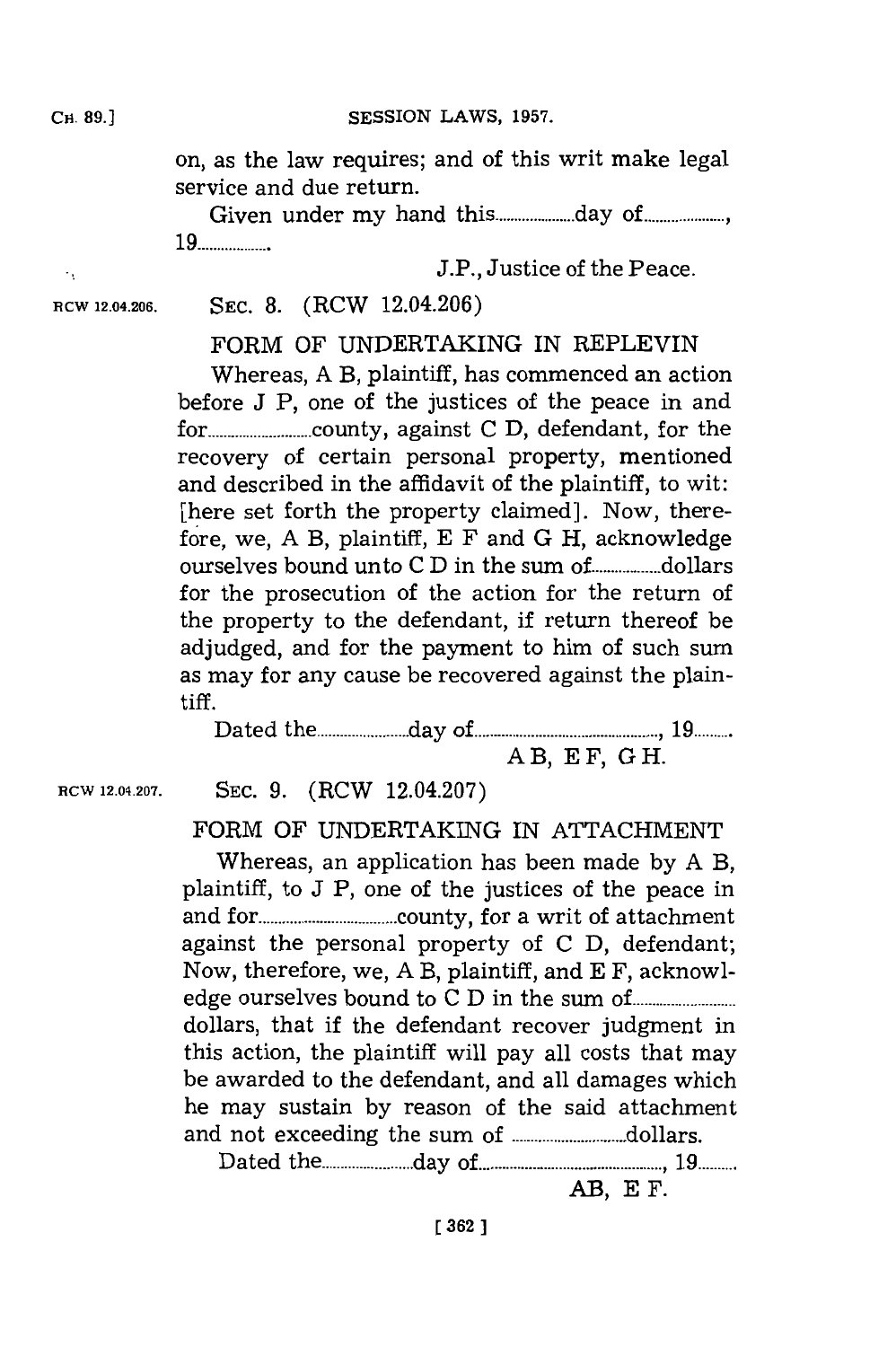# FORM OF UNDERTAKING TO DISCHARGE **ATTACHMENT**

Whereas, a writ of attachment has been issued **by J** P, one of the justices of the peace in and for **........................county,** against the personal property of **C D,** defendant, in an action in which **A** B is plaintiff; Now, therefore, we **C D,** defendant, **E** F, and **G** H, acknowledge ourselves bound unto **J** K, constable, in the sum of **....................** dollars, [double the value of the property], engaging to deliver the property attached, to wit: [here set forth a list of articles attached], or pay the value thereof to the sheriff or constable, to whom the execution upon a judgment obtained **by** plaintiff in the aforesaid action may be issued.

Dated this **................ day of....................... 19...... CD, EF, Gil.**

SEC. 10. (RCW 12.04.208) RCW 12.04.208.

## FORM OF UNDERTAKING TO INDEMNIFY **CONSTABLE ON** CLAIM OF PROPERTY BY **A** THIRD PERSON

Whereas, L M, claims to be owner of, and have the right to possession of certain personal property, to wit: [here describe it] which has been taken **by J** K, constable **in..........................** county, upon an execution **by J** P, justice of the peace in and for the county **of.........................................,** upon a judgment obtained **by A** B, plaintiff, against **CD,** defendant; Now, therefore, we, **A** B, plaintiff **, E** F, and **G** H, acknowledge ourselves bound unto the said **J** K, constable, in the sum **of.....................................** dollars, to indemnify the said **J** K against such claim. AB, **EF, GH.**

**SEC. 11.** Section 45, page **231,** Laws of 1854, section **57,** page 344, Laws of **1873,** section **1758,** Code **1881** and RCW **12.08.030** are each amended to read as follows:

(CIL **89.**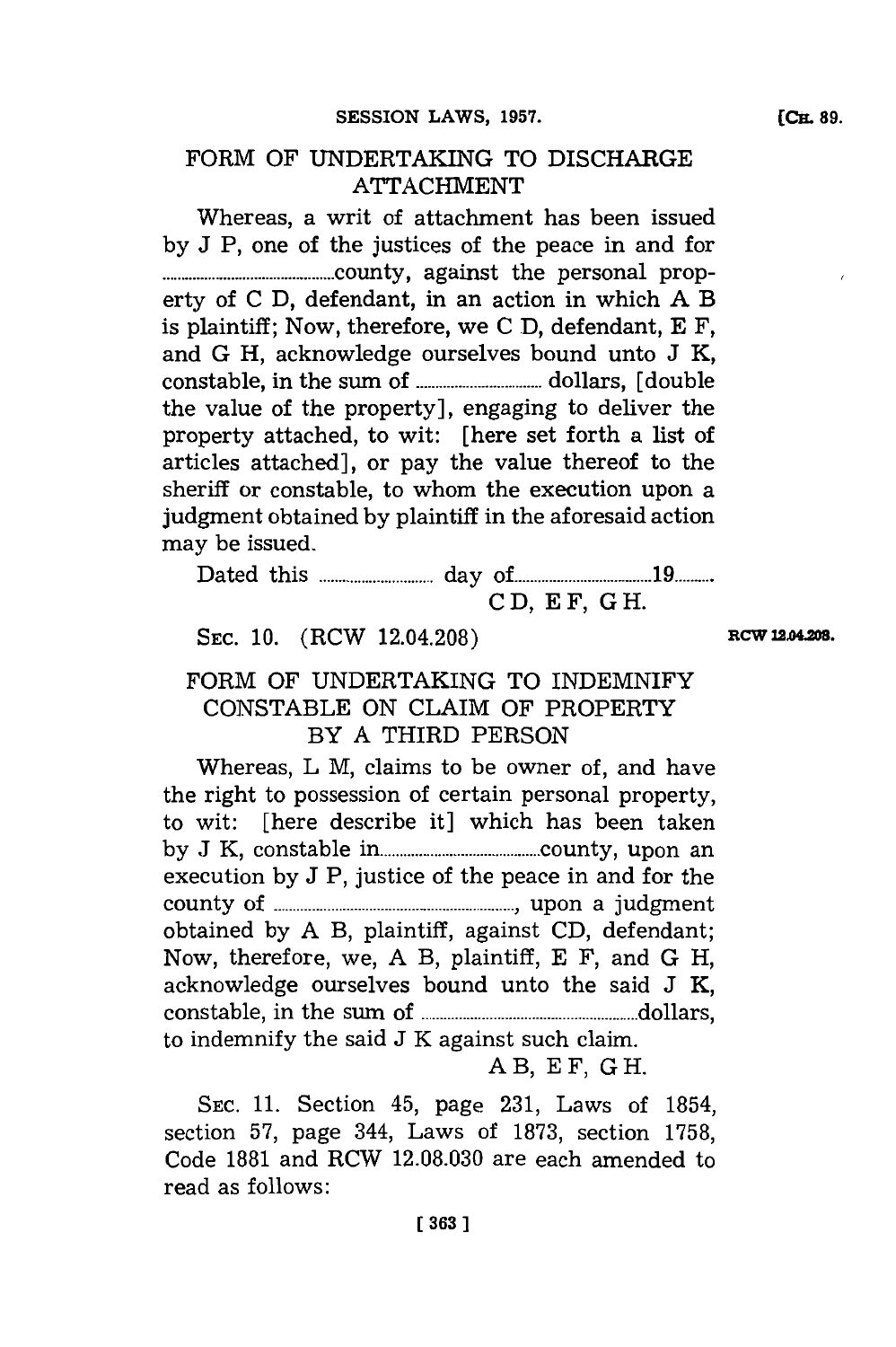#### .CH.89. **~SESSION** LAWS, **1957.**

**.CH\_89J**

**RCW 12.08.030 enacted without amendment.**

**RCW 12.12.010 amended.**

**Trial. Continu-ances limited.**

The pleadings in justices' courts may be oral. or in writing.

SEC. 12. Section **56,** page **232,** Laws of 1854, section **68,** page 346, Laws of **1873,** section **1769,** Code **1881** and RCW 12.12.010 are each amended to read as follows:

When the pleadings of the party shall have taken place, the justice shall, upon the application of either party, and sufficient cause be shown on oath, continue the case for any time not exceeding sixty days. **If** the continuance be on account of absence of testimony, it shall be for such reasonable time as will enable the party to procure such testimony, and shall be at the cost of the party applying therefor, unless otherwise ordered **by** the justice; and in all other respects shall be governed **by** the law applicable to continuance in the superior court.

tion **82,** page **350,** Laws of **1873,** section **1783,** Code **1881** and RCW **12.20.030** are each amended to read

**RiCW 12.20.030 SEC. 13.** Section **83,** page **237,** Laws of 1854, sec**amended.**

Judgments. **Upon** the verdict of a jury, the justice shall merits. **immediately render judgment thereon.** When the

as follows:

**Execution of judgments. Stay of judg- men t revokes execution.**

**ItCW 12.24.040 SEC.** 14. Section **91,** page **238,** Laws of 1854, **amended.** section **90,** page **352,** Laws of **1873,** section **1791,** Code **1881** and RCW 12.24.040 are each amended to read as follows:

trial is **by** the justice, judgment shall be entered

within three days after the close of the trial.

If judgment be stayed in the manner above provided, after an execution has been issued thereon, the justice shall revoke such execution, in the same manner, and with like effect as he is hereinafter directed to revoke an execution, after an appeal has been allowed.

**1tCW 12.24.050 SEC. 15.** Section **89,** page **238,** Laws of 1854, sec**amended.** tion **88,** page **351,** Laws of **1873,** section **1789,** Code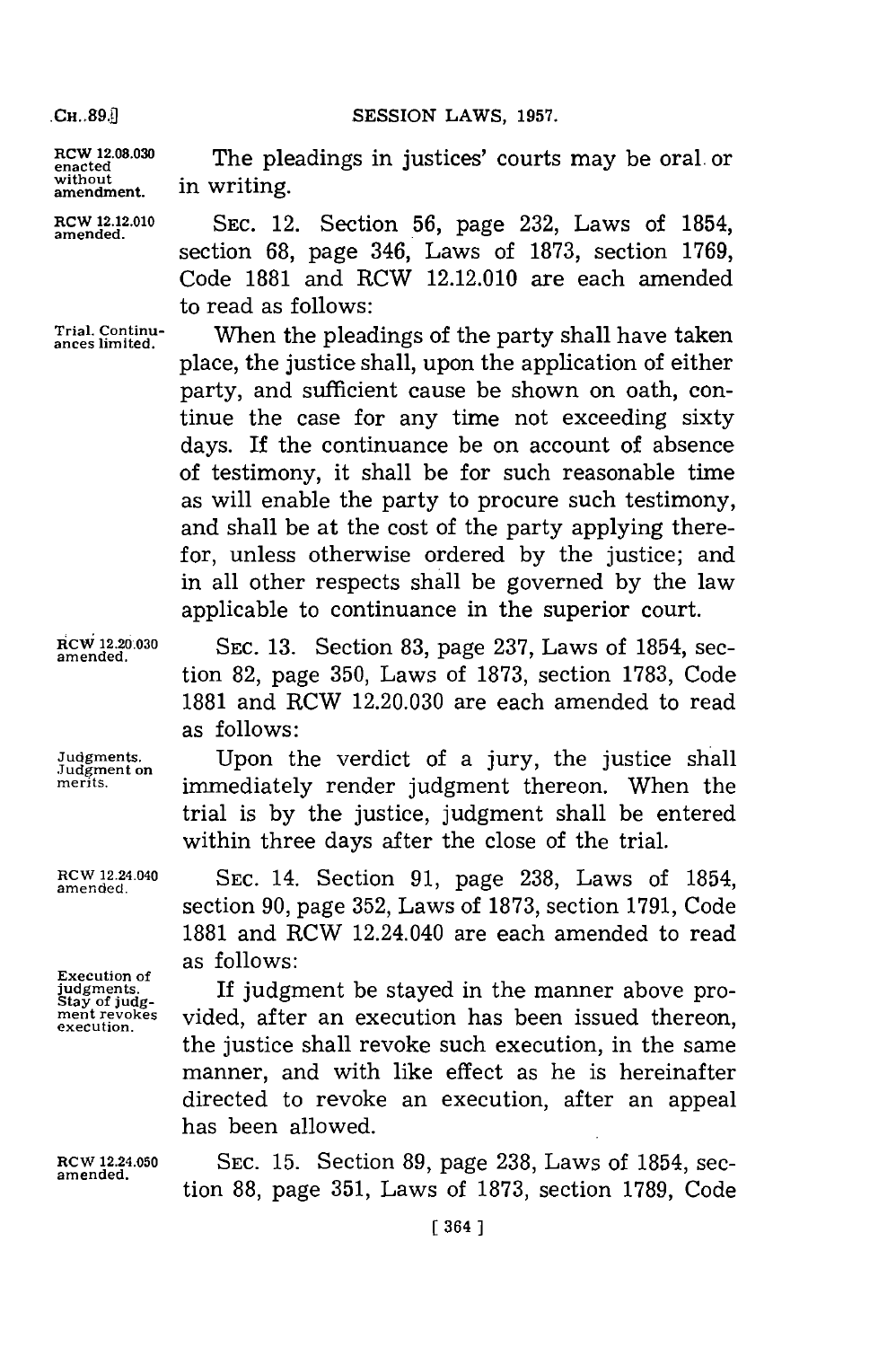**1881** and RCW 12.24.050 are each amended to read as follows:

If at the expiration of such stay, the judgment Levy of exebe not paid, the execution shall issue against both the principal and surety. If the principal do not satisfy the execution, and the officer cannot find sufficient property belonging to him upon which to levy, he shall levy upon the property of the surety, and in his return shall state what amount of money, collected **by** him on the execution, was collected from the surety, and the time when the same was received.

**SEC. 16.** Section **90,** page **238,** Laws of 1854, sec- **RCW 12.24.060** tion **89,** page **351,** Laws of **1873,** section **1790,** Code **1881** and RCW 12.24.060 are each amended to read as follows:

After the return of such execution, the surety  $\frac{\text{Subrogation}}{\text{of suretv}}$ . shall be entitled, on application to the justice, to have the judgment, or so much thereof as may have been collected from him in satisfaction of the execution, transferred to his use; and he may collect the same from the defendant **by** execution, together with the interest at the rate of twelve percent per annum.

SEC. 17. The following acts or parts of acts are Repeal. each repealed:

**(1)** Section **1706,** Code **1881,** section **13,** page **333,** Laws of **1873,** section **13,** page **339,** Laws of **1863,** section **19,** page 242, Laws of **1860,** section **19,** page **226,** Laws of 1854;

(2) Sections **1746-1751,** Code **1881,** sections 45-50, page 342, Laws of **1873,** sections **26-31,** page 343, Laws of **1863,** sections **32-37,** page 246, Laws of **1860,** sections **32-37,** page **229,** Laws of 1854;

**(3)** Sections **1774-1775,** Code **1881,** sections **73,** 74, page 348, Laws of **1873,** sections **55, 56,** page 348, Laws of **1863,** sections 74, **75,** page 254, Laws of **1860,** sections 74, **75,** page **236,** Laws of 1854;

**amended.**

[CH. **89.**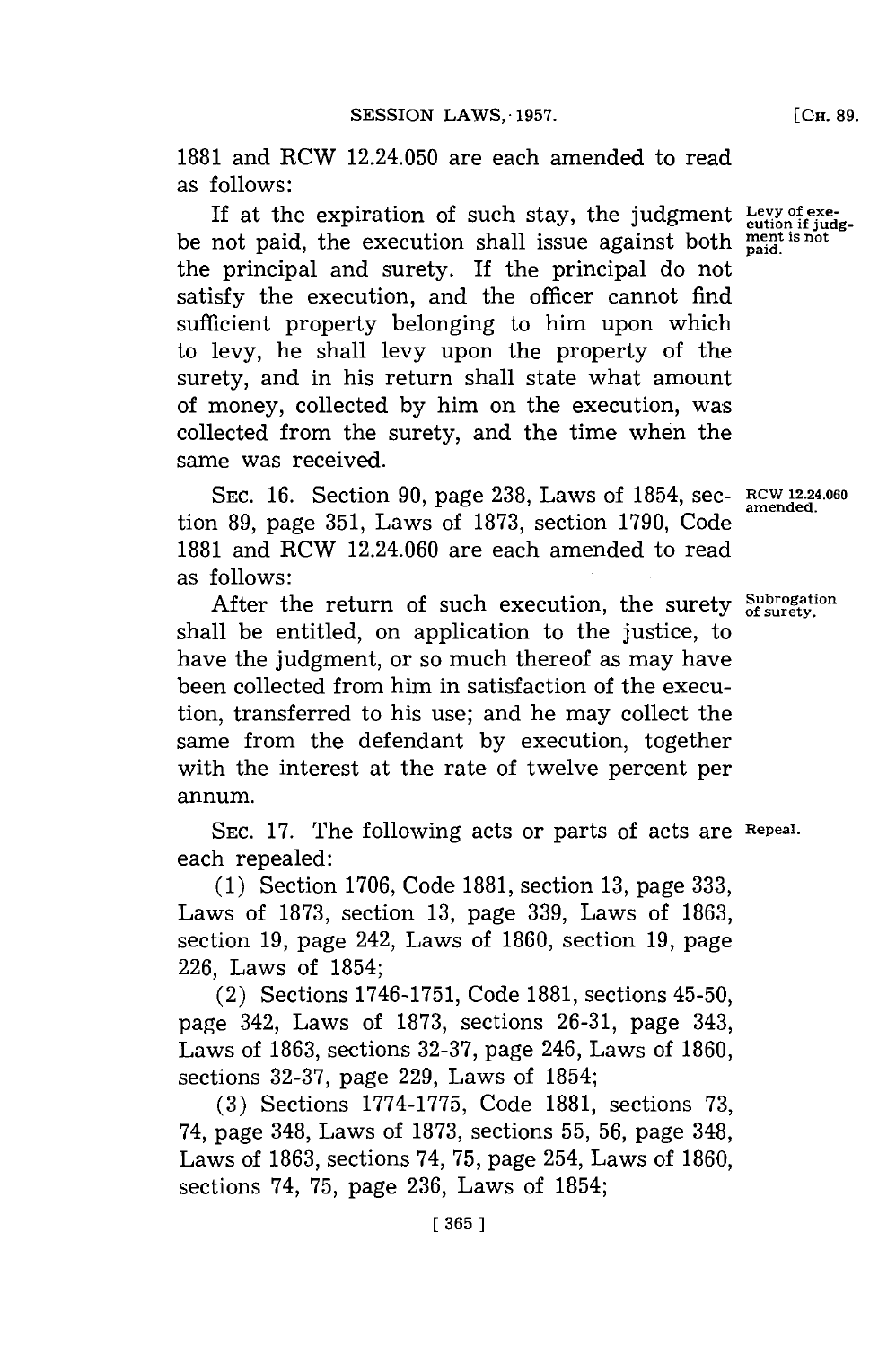Repeal. (4) Section 1804, Code **1881,** section **103,** page 354, Laws of **1873,** section **85,** page 354, Laws of **1863,** section 104, page **259,** Laws of **1860,** section 104, page 241, Laws of 1854;

> **(5)** Section **1805,** Code **1881,** section 104, page 354, Laws of **1873,** section **86,** page 354, Laws of **1863,** section **105,** page **259,** Laws of **1860,** section **105,** page 241, Laws of 1854;

**(6)** Section **1887,** Code **1881.**

Emergency. **SEC. 18.** This act is necessary for the immediate preservation of the public peace, health and safety, the support of the state government and its existing public institutions, and shall take effect immediately.

> Passed the Senate January 24, **1957.** Passed the House February **28, 1957.** Approved **by** the Governor March **13, 1957.**

#### Explanatory EXPLANATORY **NOTE**

note. Section **1.** The bracketed words "[summons or]" were added **by** the reviser to make the law conform to existing practice. Justice court law presently provides such a procedure, i.e., RCW 12.04.020, 12.04.040, 12.04.070, 12.04.080, 12.04.100, etc. Throughout the justice court law summons is contemplated as a mode of commencing an action therein The instant section (RCW 12.04.160) presumably is the only section which provides a time limitation for appearance in justice court; hence, such time limitation probably applies equally to an action commenced **by** summons or **by** complaint and notice. This section has been amended to add such words.

Sections 2 through **10:** The session law from which this RCW section is derived (12.04.200) was enacted **by** the territorial legislature; since the section is of great length we have divided the forms into separate sections for ease of reference and ease of future amendment.

Section **5.** The "Form of Venire for a Jury" has been omitted from all compilations since Ballinger's code. The form is apparently superseded **by** RCW **12.12.060** derived from **1888 p 119** which amended Code **1881 § 1773** which contained no such form. However, the form of a venire for a jury was expressed in **1881** 8 **1885,** deleted **by** this bill. But Code **1881 § 1773** was amended in **1888** (referred to hereinabove), and included therein a summons for the juror. The **1888** law contained provisions for number and selection of jury, see for example RCW **12.12.030** through **12.12.060.** Thus, the old form for a venire for a jury is obsolete. See also RCW **2.36.050** which draws a distinction between a petit jury and the **J** P jury in that "a petit jury Is a body of men twelve in number In the superior court and six in number in courts of justices of the peace; drawn in the superior court **by** lot from the jurors in attendance upon the court at a particular session, and sworn to try and determine a question of fact; but in a justice's court the jury is drawn according to the mode specially provided for such court."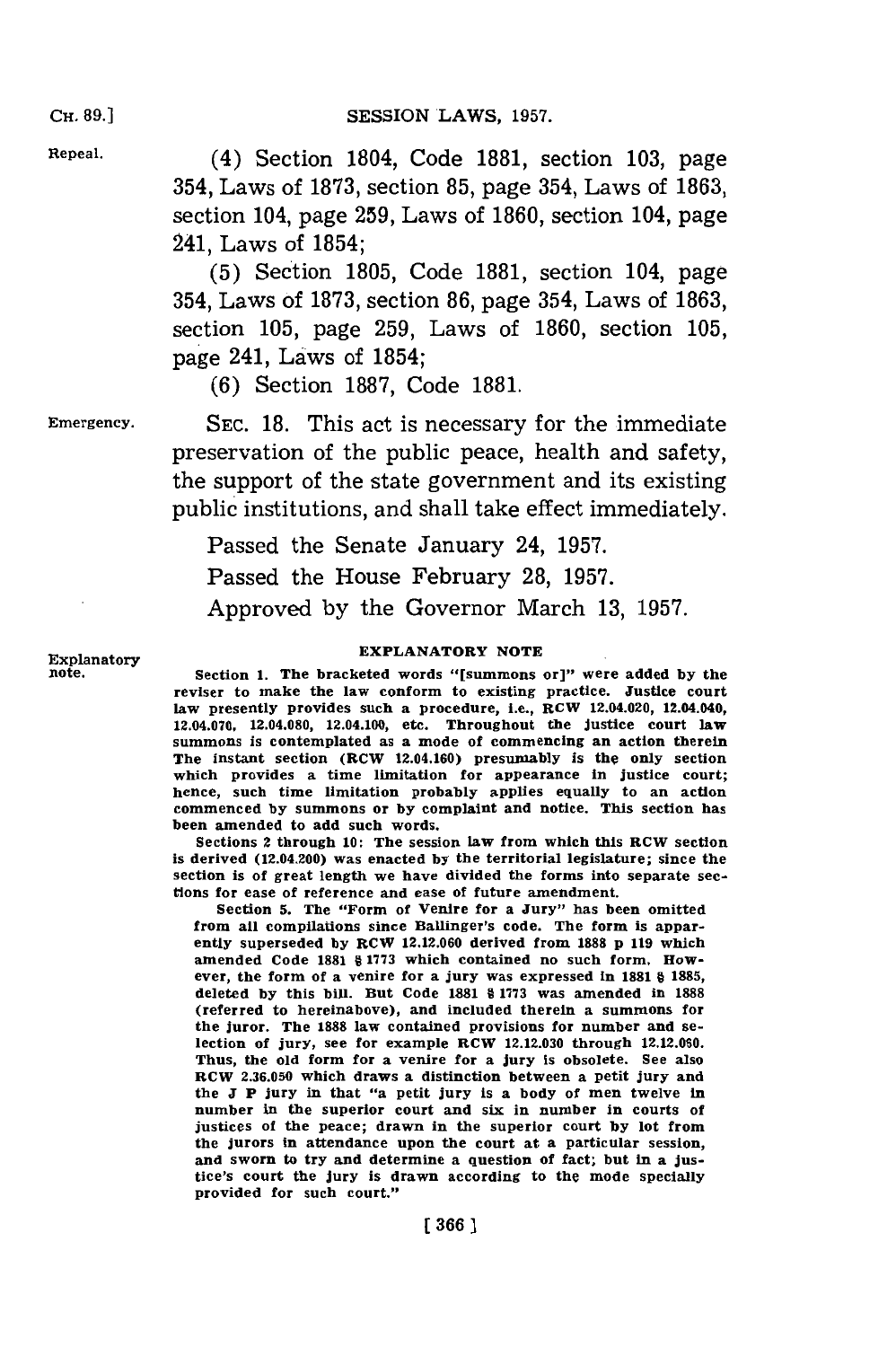In addition to the deletion of the form for a venire of a jury, Explanatory several other forms have been omitted as follows: note.

**(1)** The Form of a Warrant, the Form of Execution Against the Body, and the Form of Undertaking for Arrest. These forms relate to civil arrests in civil actions and were enacted prior to the adoption of the state Constitution. Since the advent of the state Constitution, civil arrest, except in the case of an absconding debtor, has been abolished. The civil arrest statutes were repealed **by 1927** c **162 §** 4, introduced as **1927** Senate **Bill 61 by** the joint committee on the revision of laws. Thus these forms are obsolete. See state Constitution Art. **1.** § **17;** *Hamilton* v. Pacific *Drug Co.,* **78** Wash. **689;** Hayes *v.* Hutchinson *and* Shields, **81** Wash. 394; Bronson v. *Syverson,* **88** Wash. 264.

Other forms which have been omitted are: Form of Summons in Forcible Entry and Detainer, and Form of Writ of Restitution in Forcible Entry and Detainer. These forms are obsolete since the advent of the state Constitution and have been omitted from all former compilations as well. The state Constitution, Art. 4 **§ 6** (Amendment **28)** reads in part: "The superior court shall have original jurisdiction in **. . .** all cases at law which involve the title or possession of real property **. . . ;** of actions of forcible entry and detainer; **. . .1**

Art. 4 **§ 10** (Amendment **28)** reads in part: "The legislature shall determine the number of justices of the peace to be elected and shall prescribe **by** law the powers, duties and jurisdiction of justices of the peace: *Provided,* That such jurisdiction granted **by** the legislature shall not trench upon the jurisdiction of superior or other courts of record, . . .". See also RCW **2.08.010** and chapter **59.12.**

Section **11.** This section is set forth as It appears in RCW and as it appeared in all former compilations. In **1881,** prior to the adoption of the state Constitution, this section required written pleadings when the action was for **(1)** a forcible or unlawful entry or detainer, or (2) the possession of a mining claim. Since the advent of the state Constitution, such actions are without the jurisdiction of justices' courts, see state Constitution Art. 4 **§§6, 10** (Amendment **28).** See also: Chapter **10,** Laws of **1927,** which repealed the provisions for the recovery of the occupancy of possession of mining claims; chapter **65,** Laws of **1927,** which repealed the territorial provisions relating to actions for forcible entry and detainer in justice courts; and chapters **59.12** and **59.16** relating to forcible and unlawful entry and detainer. See also that part of the note to sections 2 through **10,** *supra,* relating to the omission of forms relating to forcible entry and detainer. Thus, the language relating to such subject matter is here omitted.

Section 12. The language "if the defendant be not under arrest" referred to arrests in civil action. The application of such language is obsolete In view of the state Constitution Art. **1 § 17** stating "There shall be no imprisonment, except in cases of absconding debtors" and in view of the repeal of the general statutes on civil arrest **by** chapter **162,** Laws of **1927.** See note to sections 2 through **10,** *supra.*

Section **13.** The language which requires the entry of judgment to be made immediately ofter the close of the trial if the defendant has been arrested and is still in custody has been omitted as obsolete. See notes to section 12, *supra.*

Section 14. The language which states "and if the defendant have been committed, shall order him to be discharged from custody" has been omitted as obsolete. See notes to section 12, *supra.*

Sections **15** and **16.** The bracketed word "[bail]" and the new matter *"surety"* were added **by** the reviser to conform to existing practice. The word "ball" refers to ball on arrest in civil actions. Under present practice the qualification and justification of sureties appears to be governed generally **by** chapter **19.72** as to personal sureties and **by** chapter **48.28** as to corporate sureties. The statutes relating to